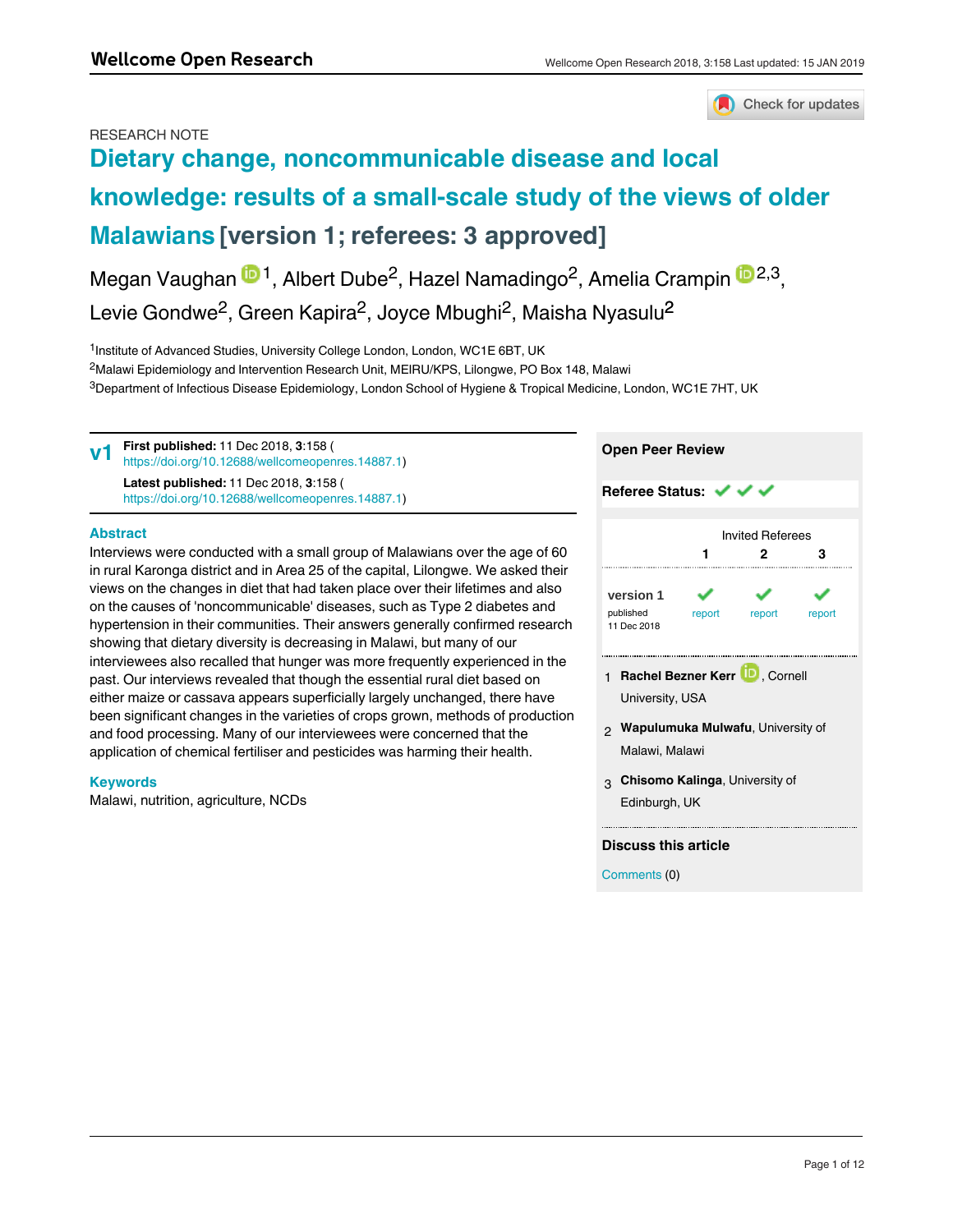#### **Corresponding author:** Megan Vaughan (megan.vaughan@ucl.ac.uk)

**Author roles: Vaughan M**: Conceptualization, Formal Analysis, Funding Acquisition, Investigation, Methodology, Supervision, Writing – Original Draft Preparation, Writing – Review & Editing; **Dube A**: Methodology, Supervision, Writing – Review & Editing; **Namadingo H**: Methodology, Supervision, Writing – Review & Editing; **Crampin A**: Resources, Supervision, Writing – Review & Editing; **Gondwe L**: Investigation, Writing – Review & Editing; **Kapira G**: Investigation, Writing – Review & Editing; **Mbughi J**: Investigation, Writing – Review & Editing; **Nyasulu M**: Investigation, Writing – Review & Editing

**Competing interests:** No competing interests were disclosed.

**Grant information:** This work was supported by the Wellcome Trust through an Investigator Award to MV [106534] *The funders had no role in study design, data collection and analysis, decision to publish, or preparation of the manuscript.*

**Copyright:** © 2018 Vaughan M *et al*. This is an open access article distributed under the terms of the [Creative Commons Attribution Licence](http://creativecommons.org/licenses/by/4.0/), which permits unrestricted use, distribution, and reproduction in any medium, provided the original work is properly cited.

**How to cite this article:** Vaughan M, Dube A, Namadingo H *et al.* **Dietary change, noncommunicable disease and local knowledge: results of a small-scale study of the views of older Malawians [version 1; referees: 3 approved]** Wellcome Open Research 2018, **3**:158 ( [https://doi.org/10.12688/wellcomeopenres.14887.1\)](https://doi.org/10.12688/wellcomeopenres.14887.1)

**First published:** 11 Dec 2018, **3**:158 [\(https://doi.org/10.12688/wellcomeopenres.14887.1\)](https://doi.org/10.12688/wellcomeopenres.14887.1)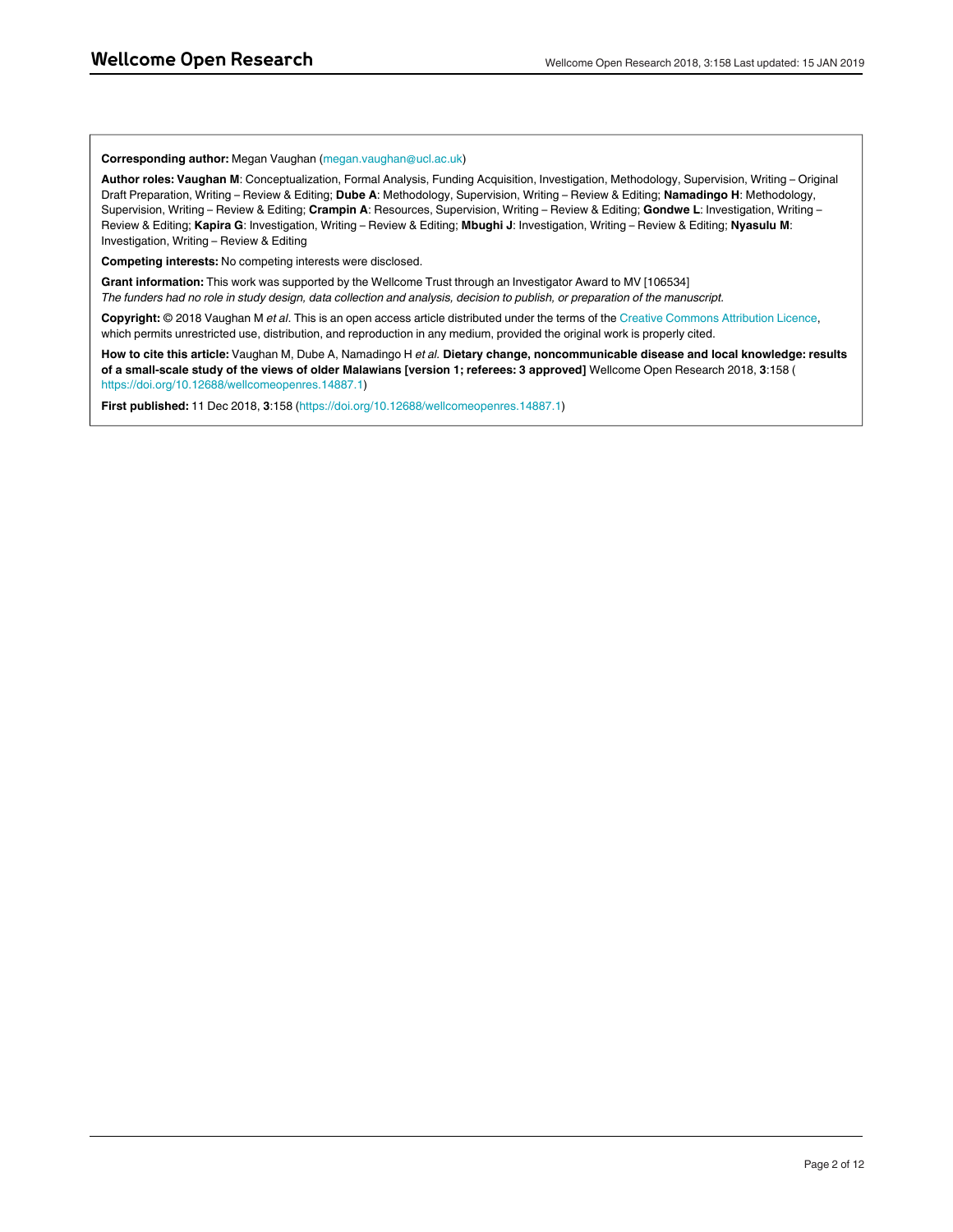#### **Introduction**

The rising incidence of chronic non-communicable diseases (NCDs) in many sub-Saharan African countries has brought a new focus on 'lifestyle', including diet, as a factor in the development of Type 2 diabetes, hypertension and other conditions. In many parts of the continent, high rates of urbanisation, combined with the increasing consumption of processed foods with high salt and sugar content, and home consumption of fried foods and added salt and sugar, replicate the conditions seen elsewhere in the world which have created epidemics of type 2 diabetes and high rates of cardiovascular disease. (Dalal *et al*[., 2011](#page-7-0); [Nyirenda,](#page-7-0)  [2016;](#page-7-0) [NCD Risk Factor Collaboration, 2017](#page-7-0)). In a context such as that of Malawi, one of the poorest countries on the continent and with lower rates of urbanisation than most, it is important to acknowledge that 'lifestyle' change is almost certainly not the only factor at work. Emerging research points to important interactions between chronic NCDs and infectious diseases and the 'developmental origins of health and disease' thesis, combined with work in epigenetics, indicates the ways in which undernutrition, repeated episodes of infectious disease, and other insults before birth and in infancy can have a lasting influence on adult health, including the development of type 2 diabetes, and may cross generations. ([Lelijveld](#page-7-0) *et al*., 2016; [Nyirenda, 2016](#page-7-0); [Vaughan, 2018\).](#page-7-0) Both of these approaches appear highly relevant to the Malawian context, indicating that there may be multiple 'routes' to the development of NCDs in adulthood. In addition, research being conducted by the Lancet Commission on NCDIs and Poverty directs our attention to the role played by inequality and poverty in this complex picture<sup>1</sup>.

Nevertheless, it seems likely that dietary change, even when not apparently dramatic, plays a role in the complex causation pathways of NCDs in contexts such as that of Malawi. In some cases (that of the urban middle class for example), it may be *the* major factor in the rise of obesity and type 2 diabetes. In other groups, including people with largely agrarian livelihoods, it is possible that even a relatively small change in diet may act as a 'trigger', interacting with either a 'developmental' susceptibility such as malnutrition in infancy, or an infection such as HIV or tuberculosis. Though new, processed foods are widely available in Malawi as elsewhere in the region, and are particularly attractive to younger people, their penetration into the food system, especially in rural areas, is less deep than in other parts of the southern African region ([Kalimbira & Gondwe, 2015;](#page-7-0) [Mphwante](#page-7-0)  *et al*[., 2017\).](#page-7-0) However, even diets that appear relatively unchanged from thirty or forty years ago, may have undergone significant alterations – for example through the adoption of new varieties of staple crops such as maize and cassava, and new methods of preparation. In Malawi, as elsewhere, there is growing concern that diets are becoming less diverse, leading to micronutrient deficiencies, and as such a high proportion of the population is engaged in agricultural production for subsistence, it seems imperative that there is an articulation between agricultural policy (sometimes accused of encouraging monocropping) and nutrition

policy which stresses the importance of diversity [\(Bezner](#page-7-0) Kerr, 2013; Gronemeyer *et al*[., 2015; Haron, 2018; Jones](#page-7-0)  *et al*[., 2014; Kankwamba](#page-7-0) *et al*., 2018; Koppmair *et al*., 2017; [Patel](#page-7-0)  *et al*[., 2014](#page-7-0)).

To learn more about dietary change and perceptions of its relationship to health, we conducted a small-scale exploratory study in rural Karonga district in the north of the country, and in a working class area of the capital, Lilongwe. The aim was modest: to gather the views of older people (60 and over) on questions of changing food production, diet, nutrition and eating patterns. Malawi was the site of extensive nutritional research in the 1930s and 1940, so to some extent it would be possible to compare the results of current research with the observations made then and in intervening decades ([Berry & Petty eds. 1992](#page-7-0); [Brantley, 2002\)](#page-7-0). Though in no way conclusive, the interviews produced interesting insights into how older people perceive changes in diet in their lifetimes (both positive and negative) and point to questions which might usefully form the basis of more intensive qualitative research.

#### **Methods**

We conducted open-ended interviews with eight individuals in rural Karonga (-10.00.0.00 S 33.44.69.99E) district and seven in urban Area 25 of Lilongwe (13.52.43.3 S 33.43.27.3 E). The Study took place between 15/8/17 and 30/9/17. The majority (11) respondents were female. Though we thought it important to interview both men and women, we found that women were in general more forthcoming on questions of food, especially in relation to processing and preparation.

All of the informants were identified from the database held by the Malawi Epidemiology and intervention Research Unit and had participated in earlier surveys. Some had participated in a recent survey on non-communicable disease. They were all over 60 years of age, but otherwise their selection was based largely on availability and willingness to participate. Their ages ranged from 60 to late 80's. All were given a written and verbal explanation of the study protocol and all gave consent to take part in the study and to have their views recorded. The study received ethical approval from the National Commission for Science and Technology, Malawi (No. P.07/16/115) and from University College London (No. 7875/002). Interviews were conducted by MN, GK, JM and LG. MV was present at five of the interviews. Audio recordings were made of all the interviews in local languages (chiTimbuka and chiChewa) and transcribed and translated them into English. The interviews were guided by a set of questions discussed in advance, but were open-ended, allowing informants to expand on questions that interested them, or introduce new topics. We began by collecting a basic life history – where the person was born, their movements over their lifetime and their family situation. We asked about level of schooling, marital and work histories and current living situation. This was followed by a set of open-ended questions designed to elicit views on how food production, processing and consumption had changed over their lifetimes. This included questions on cropping patterns, methods of food preparation and the social organisation of eating. We also asked whether

<sup>&</sup>lt;sup>1</sup> The Lancet Commission on NCDI Poverty is due to issue its report on Malawi soon: [www.ncdipoverty.org](http://www.ncdipoverty.org/)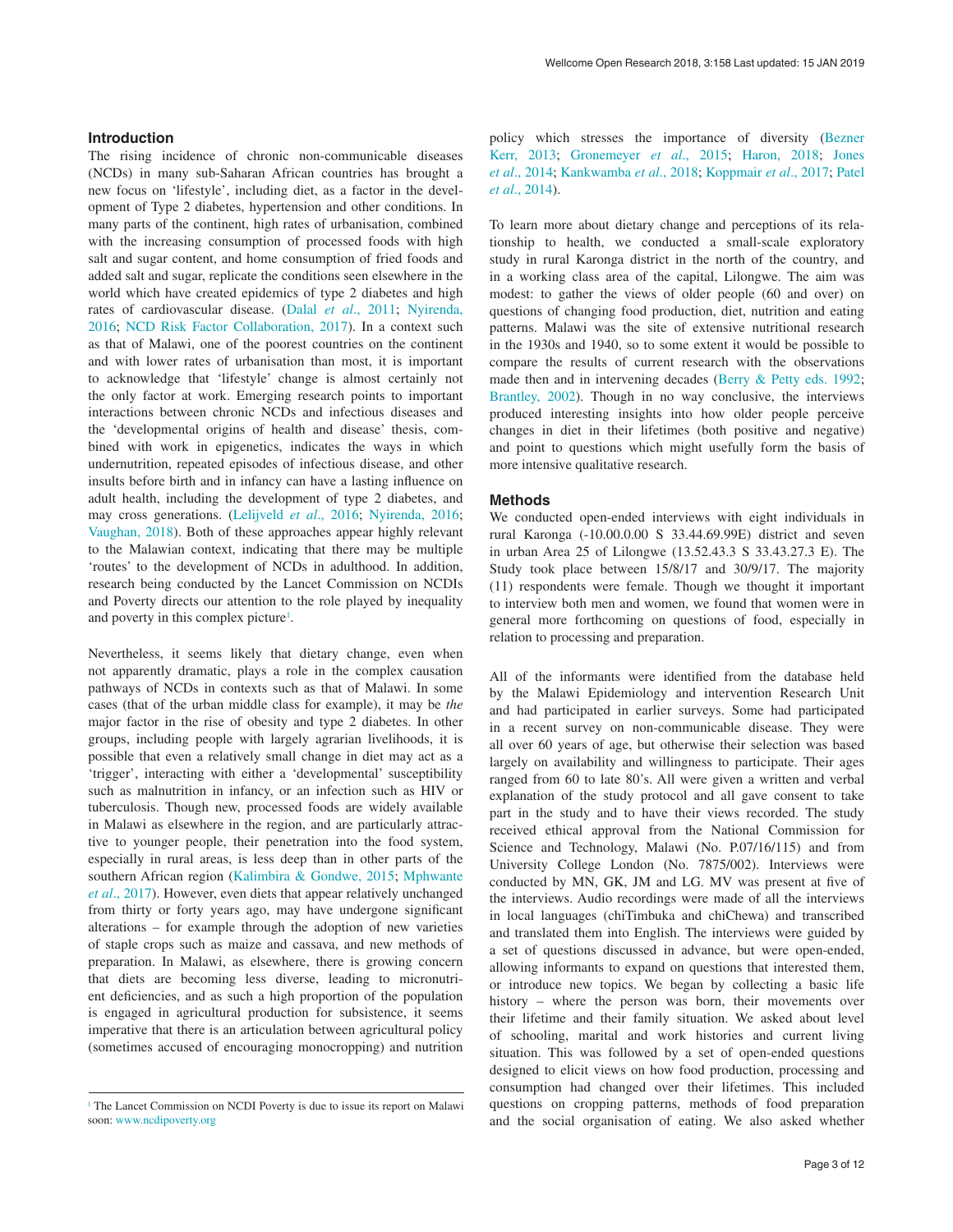they or their family members had ever experienced hunger or had been affected by malnutrition and whether these problems were more or less common today or in the past. We asked them to recall foods that were eaten in the past (referring in particular to their memories of childhood) but which are not seen today, and to talk about the introduction of new crops, new processed foods and beverages. The interviews were concluded by questions relating to obesity, type 2 diabetes and hypertension and their views on the causation of these conditions. In most cases we also asked informants to recall what they had eaten in the previous 24h, and with whom they had eaten. Some informants responded to an invitation to ask their own questions by engaging in a discussion over the causation of diabetes and hypertension and asked for clarification of some of the health education messages they had received.

### **Results and discussion**

We have grouped the results of the interviews into a number of themes. Firstly we reflect on the insights offered on changes in food production systems, including the dominant crops grown, crops that are no longer grown and 'new' crops. Secondly, we present the findings on perceptions of dietary content and quality, food consumption patterns and questions of food security and insecurity. Lastly, we present some of the views expressed on the nature of the current food system in relation to the 'new' diseases such as Type 2 diabetes and hypertension.

### Food production and processing

Our interviewees were born and brought up in different parts of the country, under a variety of food production systems. The majority of informants interviewed in the urban Area 25 of Lilongwe had spent their childhoods in parts of rural Malawi where maize was and remains the dominant staple crop<sup>2</sup>. By contrast, in rural Karonga district, we were interviewing in an area where cassava-growing has dominated. As might be expected, urban interviewees had generally experienced more change in food over their lifetimes, but it is important to note that change is not confined to that represented by a permanent move from rural to urban residence. Historically, many rural Malawians (especially those from the northern parts of the country) have migrated to work, either within the country or for work in Zimbabwe, South Africa or (to a lesser extent) Tanzania. Some of our interviewees clearly reflected this experience, commenting on the different kinds of foodstuffs they had consumed when working as wage labourers or as partners of wage labourers. Most older people, even when they have lived for decades in urban Lilongwe, are well versed in agricultural matters, particularly in those connected with food production, and when possible many maintained small plots of land at the margins of the city. For poorer households in particular, these plots of land were vital components of their present food supply.

Many of our informants recalled that when they were growing up their parents aimed at, and sometimes achieved, selfsufficiency in food production – though most also noted that there were marked seasonal variations in food supply. They reflected that this self-sufficiency had been based on the relative abundance of land – something that had changed radically with population growth since their childhoods. They typically contrasted this with the present-day situation in which "food depends on money".

Most interviewees in urban Lilongwe recalled that, growing up in rural parts of the country, their parents had grown maize as a staple crop, along with beans, groundnuts and a variety of vegetables. The maize grown came from local varieties. Depending on origins, their families had supplemented maize with other cereal or starch crops, including cassava and sweet potatoes. Sometimes they had grown millet or sorghum<sup>3</sup>. The latter two crops were mostly used for processing into beer. Many commented that the local maize varieties had been grown without fertiliser – something that had now become impossible due to the depletion of the soils – and could be more easily stored without the use of pesticide [\(McCann, 2005; Smale, 1995](#page-7-0)). They talked about the new varieties of hybrid maize now being grown in the country, their reliance on chemical fertilisers and their susceptibility to insect infestation in storage. Some emphasised the importance of beans and other legumes (often intercropped with maize) in their childhood diets and spoke of the widespread cultivation and use of groundnuts, bambara nuts (*mzama*) and pigeon peas (*nandolo*) ([Katungi](#page-7-0) *et al.*, 2017). Many spoke of the use their families had made of a variety of wild foods, most of which were now unavailable due to population pressure and deforestation. These included wild loquats, figs, "*matowa*", a variety of wild roots vegetables, okra and wild mushrooms, as well as flying ants and caterpillars<sup>4</sup>.

In rural Karonga district we were interviewing close to the lake shore in an area where the production system has long

<sup>&</sup>lt;sup>2</sup> Maize is not a 'new' crop in Malawi though it is sometimes referred to as such. It has been cultivated in the region from at least the late eighteenth century, but its importance in relation to other staple crops (millet and sorghum in particular) varied according to environmental conditions. It was introduced from the New World via the east coast of Africa through the long-distance trade networks that crossed the lake Malawi region in the eighteenth and nineteenth centuries. Maize undoubtedly became more dominant in the course of the twentieth century. The colonial government encouraged its production as a cash crop and introduced a centralised maize marketing system, though colonial administrators also encouraged cassava as a 'famine' crop. In Malawi maize is now often referred to as *the* staple food. An oft-quoted phrase is '*chimango ndi moyo*' meaning 'maize is life', and this sense of the importance of maize has probably increased with the introduction of hybrid maize and the targeted subsidies that now accompany production. The size of the annual maize crop is a direct indicator of the country's food security. Undoubtedly maize has been a very successful crop in this region for at least two hundred years, but it is important to note that in living memory it was often grown as part of a 'bundle' of staple crops. Many of our informants refer to this. [McCann, 2005;](#page-7-0) [Mzama, 2011; Smale, 1995; Vaughan, 1987\)](#page-7-0)

<sup>&</sup>lt;sup>3</sup> On the recent history of sorghum On the recent history of sorghum and finger millet in northern Malawi see [Bezner Kerr, 2014](#page-7-0)

<sup>4</sup> Wild foods of various kinds are still widely consumed in Malawi, but our informants pointed out that their availability had been greatly reduced by the increase in population density. Wild foods have been critical to survival in periods of famine: [Vaughan, 1987; Williamson, 1974](#page-7-0)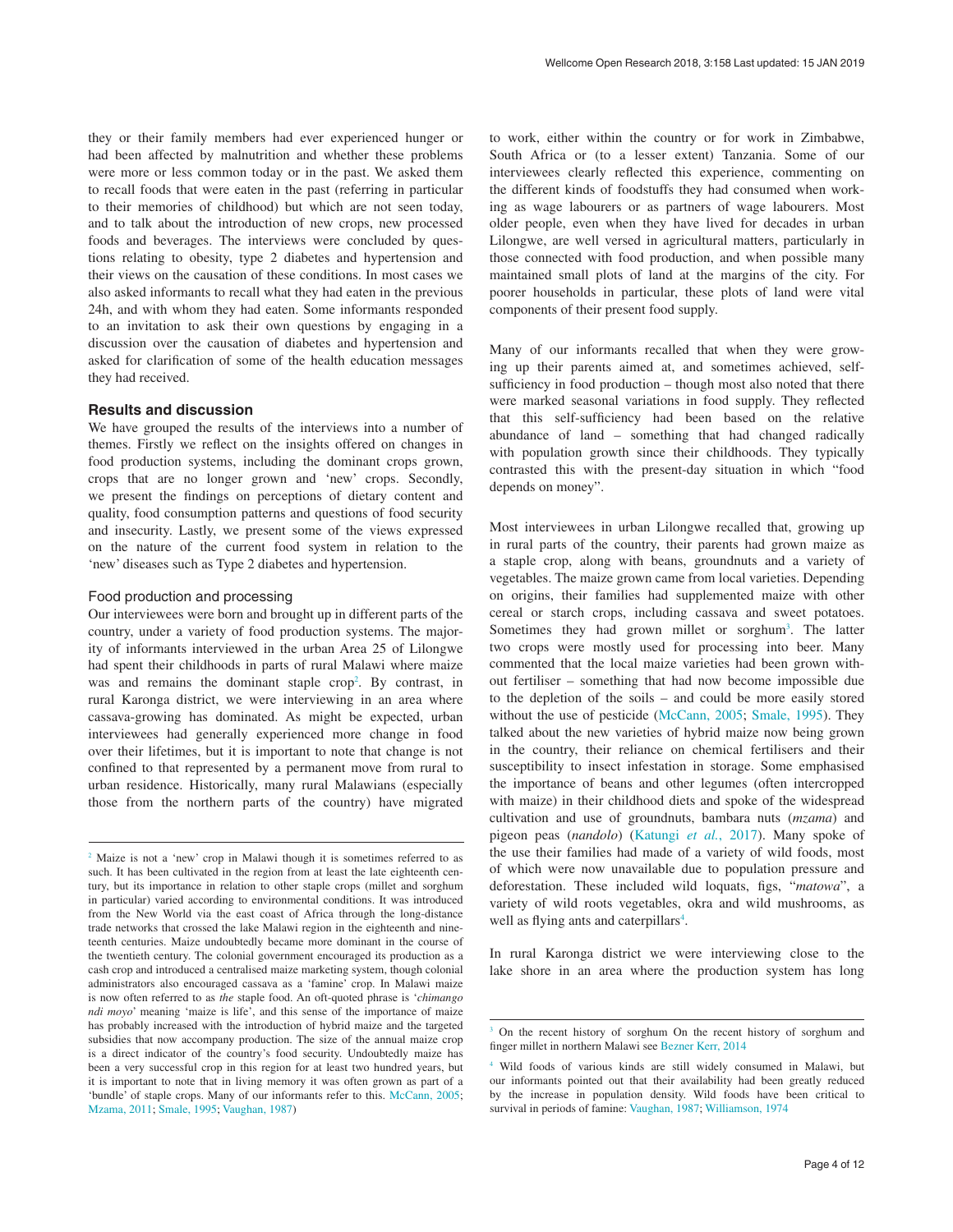combined fishing with cassava and rice production. Cassava remains the main staple in this area, along with supplementary crops of maize and rice, but fish stocks have declined significantly, and this was reflected in the interviews. (Chipeta  $\&$  Bokosi, 2013) All informants recalled their families growing 'old' varieties of cassava (*mbundumali, thepula, mpapa* and *chitembere)* which did not require fertiliser. Many remembered that land had been abundant in their youth and that it had sometimes been possible to grow and store (in the ground) enough cassava to feed a family for two years. In the Karonga district interviews, informants also talked about growing a range of rice varieties, as well as the use of millet and sorghum (primarily for beer), older 'red' varieties of maize and bananas. Many dwelt on the importance of fish and (to a lesser extent) livestock in their childhood diets. One man, whose father had been a very active agriculturalist, talked at length about the importance of milk in his family's subsistence, along with the fish that his father used to trap on the Songwe river (some distance to the north of our research area), and the maize grown along the river banks. In this family as in some others, use had been made of different plots of land with different qualities, including 'upland' land away from the lake for growing maize, and wet river side land for rice production. As was the case with the Lilongwe interviewees, most had strong recollections of the use made in the past of a variety of wild foodstuffs, as well as the past importance of legumes and groundnuts, the latter being still grown, but in less significant quantities.

Interviews with older people tend by their nature to draw attention to change, with reflections emerging on differences between past and present. In this case, many interviewees compared the abundance of land in the past with its relative shortage in the present, and consequent changes to food production systems and diet. Though the increased consumption of sugar did not form a major part of our discussions, many informants recalled that in the past sugar had been less widely consumed and was a feature of urban rather than rural diets. Some also reflected on increased salt consumption and recalled how in the past salt had sometimes been produced locally from potash-yielding plants. Salt had also been the subject of a set of powerful health-related beliefs, particularly in respect of women and children. Many informants were aware that increased salt consumption was linked to hypertension<sup>5</sup>. A number of women informants dwelt at length on the subject of the present day use of purchased cooking oil, which they generally regarded as excessive. Some described how in the past groundnut flour has been more widely used in cooking, but that this had been replaced by the use of purchased oil. Women recalled how they had formerly made their own oils by hand, from groundnuts or fish, and used this for cooking. Informants in Karonga district remembered that the first commercial cooking oil to reach them had come via the trade with Tanzania.

But if change was highlighted by some, it is important to recognise that continuity was also a central part of these narratives.

Most people felt that the essential element of the diet (the staple crop) had remained fairly constant. In the case of most interviewees in urban Lilongwe this meant maize; in the case of Karonga, cassava. Very few older people we interviewed felt that their diets had radically changed. However, they also stressed that within this apparent continuity there had been significant shifts. Firstly, they emphasised that though the staple crops had remained largely the same, the varieties of these crops grown had changed. In both maize and cassava-growing areas, new varieties introduced by government agents over time had largely (but not entirely) taken over from 'local' ones, and these new varieties were grown with fertiliser<sup>6</sup>. Secondly, most individuals mentioned the decline of minor cereal crops (sorghum, millet), traditional vegetables (some cultivated, some wild) and the relative decline of legume production, including groundnuts. Several informants remarked that in the past they had grown a greater variety of foods, though they also remarked that now they knew about the "five food groups" (a mainstay of nutritional education in Malawi) whereas previously they had not. Thirdly, there was significant discussion on the question of food processing, particularly in relation to maize. Even where cassava varieties grown have changed, women described continuity in the processing of the plant for consumption. Cassava processing is notably labour intensive and though some attempts have been made to introduce mechanical milling of cassava in Malawi, none of our informants had experience of this. The processing of cassava in the past, as described by female informants, involved peeling the roots, soaking (in traditional clay pots), sun-drying and pounding. Most said that this process had not changed. By contrast, interviewees brought up in maize-producing areas reflected that the maize processing had changed radically with the spread (since around the 1940s) of maize mills. "In the old days", said one woman, "we used to pound maize in a mortar and then soak it for a week so that it becomes soft and easy to pound. Nowadays we just take it to the mill". Some informants emphasised that the more refined the maize flour, the more it was appreciated, so that in the past women might repeat this process of soaking and drying and pounding over three days to produce a fine flour. There was much discussion of the relative qualities of hand processed and milled flour, the latter being generally much less fine and more akin to '*ngaiwa*' , a rougher product incorporating bran. Though our interviewees in general preferred the more refined maize meal of the past, as a result of nutritional education many were also aware that '*ngaiwa*' was recommended as healthier, especially for those with type 2 diabetes or 'sugar' as it is called<sup>7</sup>.

### Ways of eating, food security and hunger

Questions of food preparation led naturally into discussions of the organisation of eating and experiences of food security and hunger. Many informants, even those who held to possibly romanticised memories of the ease of food production in the past, stressed that this did not mean they have never experienced hunger. Indeed, most gave the impression that seasonal

<sup>5</sup> Sodium-based salt was a relatively rare and valued commodity in the nineteenth century, traded along long distance networks from the coast. The production of potash plant-based salt was documented by colonial researchers – see especially, [Williamson, 1956](#page-7-0). On salt taboos and child health: [Morris, 1996](#page-7-0)

<sup>6</sup> On the adoption of new varieties of maize see [Smale, 1995; Smale](#page-7-0) *et al*., 1995

<sup>7</sup> On glycemic responses to different kinds of maize flour consumed in Malawi see [Mlotha](#page-7-0) *et al*., 2016. The relative decline of soaking in the processing of maize meal may have nutritional consequences: [Holz & Gibson, 2007](#page-7-0)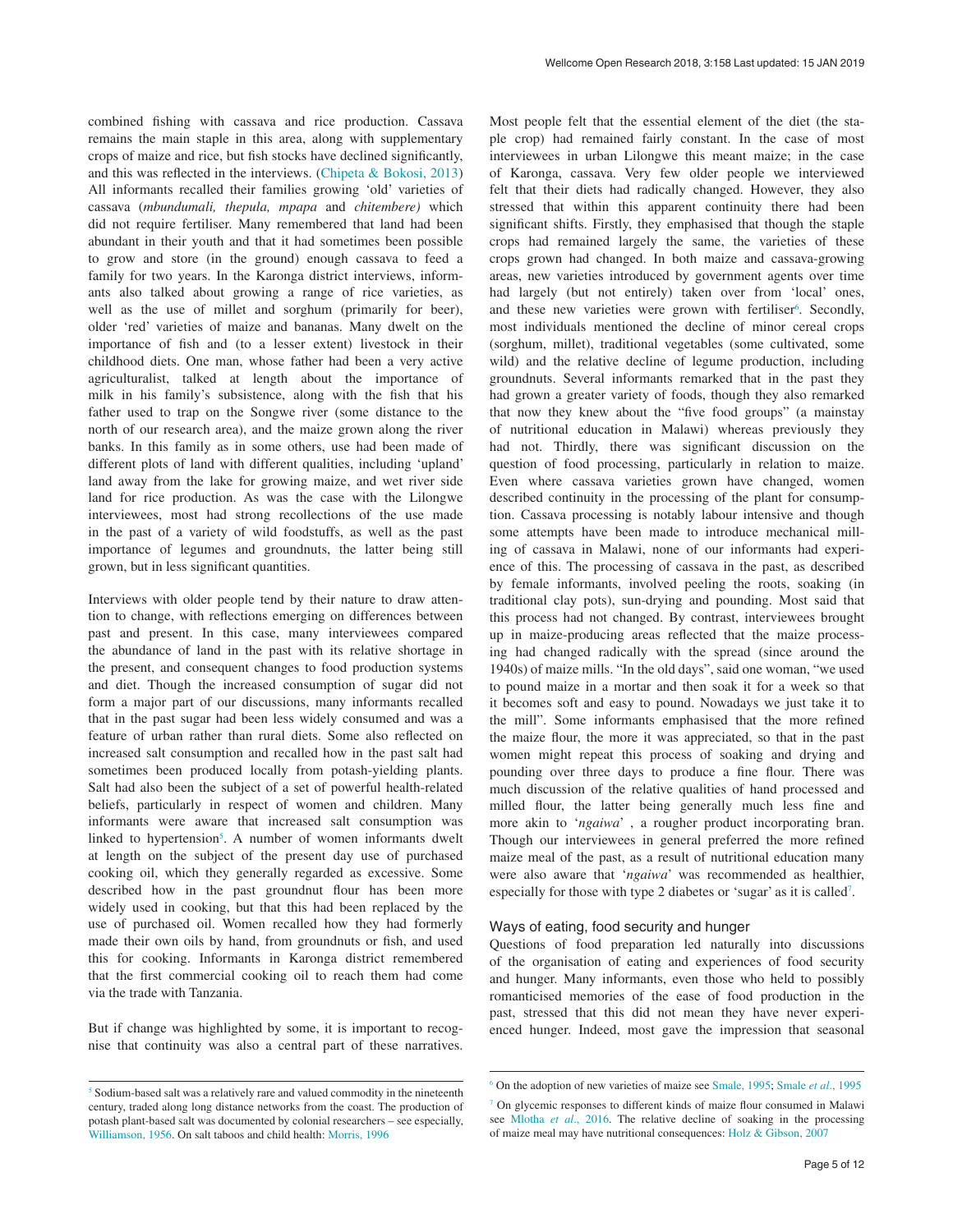hunger was a commonplace experience, clearly distinct from enduring hunger leading to starvation. On the latter point, a number of informants in both locations recalled the events of the 1949 famine, which they had either experienced first-hand, or had been told about. But this was marked in their memories as an exceptional event. More commonplace was seasonal hunger emerged as a theme in many interviews, experienced by some, but not all rural households. <sup>8</sup>One man in Karonga district, who had described the abundance of food produced by his family when he was a child, added "I should not lie, in those days we used to have hunger". Like many others, however, he added that vulnerability to hunger had been partially offset by "a spirit of unity", meaning that better-off families like his own would frequently invite poorer people to work on their land for them, and pay them in either raw foodstuffs or cooked *nsima.* This casual work, or *ganyu*, is still an essential part of the rural food economy, especially during food shortages. Seasonal hunger was also offset by the availability of wild foodstuffs, as noted above. One woman recalled that her father had had five wives and a large amount of land. Unlike some of their neighbours who regularly experienced hunger, they had been food secure. Nevertheless, she was able to list a large number of wild foods (roots, leaves) used in the past as a resource for hungry times. Many remarked that hunger now was caused by lack of money and by a decline in the spirit of sharing. However, one woman's comment was a reminder of the existence of food insecurity in the past, and of its reproduction. Born in 1949 into a family with relatively little land, she had experienced hunger as a child, and continued to do so : "Let me say in short, the way I used to starve in the past at home is the same way I starve nowadays."

Eating patterns and arrangements formed another strong theme in the interviews, and one on which many informants spoke at some length. Firstly, many people remarked with some consternation and humour on the current expectation of three meals a day. The comment, "in the past, there was no such thing as breakfast, lunch and dinner", was repeated several times. Eating twice, or even once a day, had not been an unusual experience, and did not necessarily imply "hunger" as it would now. One woman, for example, commented that in the past "food was enough and could last longer, while today we have plenty of food but it doesn't last long". She went on to say that "in those days when you wake up in the morning you just take a banana, until 2 pm. Sometimes we only had lunch and did not have another meal until the next day". This was echoed by other informants, many of whom mentioned 'snacking' in the morning on leftovers from the previous day's meal, or a small piece of boiled cassava. Some implied that the lack of "three meals a day" was in part due to the "heavy job" of pounding maize and producing *nsima* (particularly at peak times in the agricultural cycle). "We couldn't pound maize every day", said one woman,

so "we were eating what was available that day – we were cooking *khobwe* (cow peas) and pounded maize husks, *nkhowe."* Similarly a man in Lilongwe remembered that cooked meals were limited in the rainy season, when everyone was busy on the fields.

This pattern of eating "whatever we could find" is still a marked feature of some of the households in which we conducted interviews, but appears now to be more closely associated with monetary poverty and the consequent inability to acquire food (especially maize flour) in bulk. : "What I can say is people are worse fed now and with very limited food choices since what enables them to have these foods is money and they just cook food enough for that particular day."9

If the pattern of meals had changed for some, so too had the social organisation of eating. Though experiences were far from uniform, most older informants felt that there had been a shift from more communal forms of eating, sometimes involving more than one household, to more "private" or individualised ways. Of course, some of this shift might reflect the fact of ageing, the accompanying reduction of household size and (in the case of Lilongwe residents) urban ways of living, but beyond this was a larger change. Many informants described eating in the past as a practice that was more communal than in the present, but simultaneously more hierarchical. ([Mandala, 2005](#page-7-0); [Vaughan,](#page-7-0)  [1987\)](#page-7-0) As children, most informants had been brought up in extended or polygynous families. Meals were frequently organised collectively, with a number of primary households contributing food. In this way, as many of our interviewees remarked, it was possible to share food with needy households at the point of consumption<sup>10</sup>. As one woman (aged 84) in Karonga put it:

"In those days the whole family was eating together… also in those days if you didn't have enough food you would ask a neighbour, no problem…. I think eating in groups like relatives was much better because if one family has no food it can be supported by other families."

The same woman remarked that good cooking was highly valued and that as eating was communal, people would get to know which women were the best cooks. Another woman in Karonga commented that now everyone ate "privately" but previously there had been food sharing and "we were able to care for each other". Another said that in the past "we could share food with neighbours, we were loving each other. Now people don't love each other – money is the root of all evil." As this remark implies, food sharing is seen by older people as emblematic of a moral order that has been undermined by the cash economy. Some remembered a time when eating alone was almost unheard of, since it implied a degree of selfishness associated with witchcraft.

<sup>8</sup> Seasonal hunger was clearly documented by the Nyasaland Nutrition Survey in the late 1930s and early 1940s, and remains a feature of rural life in Malawi today despite the extensive commercial market in staple foods. On the history of hunger in Malawi see [Mandala, 2005](#page-7-0)

<sup>9</sup> See also [Ene-Obong & Odenigbo, 2015](#page-7-0)

<sup>&</sup>lt;sup>10</sup> This method of food redistribution and support for poorer households was noted by colonial researchers. See also [Vaughan, 1983](#page-7-0)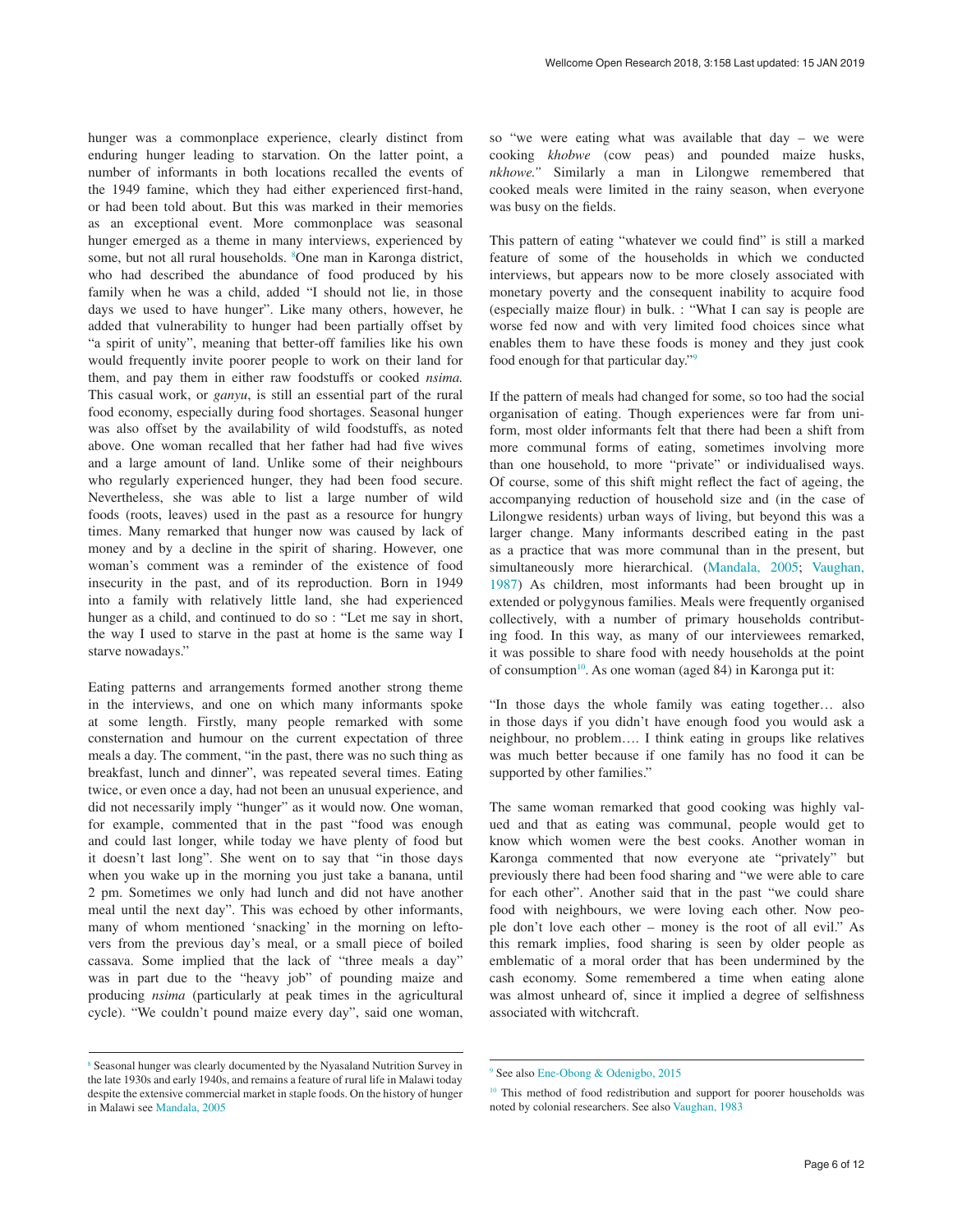Interviewees were clear, however, that though communal eating allowed for sharing and redistribution, formally its organisation was anything but egalitarian. Men, women and children ate in separate groups. Though strict food taboos appear to have been rare, many older people remarked that adult men received the choicest pieces of meat and fish. Almost everyone remembered that children were often relegated to eating whatever the adults had left at a meal - a memory echoed in the historical documentary record<sup>11</sup>. Perhaps this memory is particularly acute now that so much emphasis is paid to infant and child nutrition in Malawi.

Though most informants remembered that the experience of seasonal hunger was very common in the past, nevertheless, nearly three quarters of them felt that in general people are less well fed today than they had been. This view appeared to be related not so much to the quantity of food available as to its quality. Perhaps this is a universal theme amongst older people – the sense that food tasted better in the past – and should therefore not necessarily be taken literally. However in this set of interviews it was also closely connected to a powerful theme around chemical contamination. Many of our interviewees expressed the view that production processes (particularly the use of chemical fertiliser and pesticides) was changing the character of their foodstuffs in ways that were detrimental to health. Some went so far as to imply that they were being poisoned by chemicals. This was most powerfully expressed in discussions of the use of pesticide on vegetables being sold in our informants' communities. Older people are well aware that strong pesticides are applied to, for example, green leaf vegetables, which are then sold immediately afterwards for consumption. They also made a less direct link between fertiliser use and unhealthy food. Some expressed the view that the 'speeding up' of growth of foodstuffs (staple crops, vegetables and also livestock such as chickens) was artificial and unhealthy. This in turn they linked to the rise of the 'new diseases' of hypertension, type 2 diabetes and other conditions such as asthma. One man put it succinctly like this:

"There are many problems, though I don't have wider knowledge but I think that asthma and BP they are caused by fertiliser because fertiliser is made up of chemicals, and the fact that hybrid varieties of crops have been introduced, they want us to grow in a quick manner like hybrid crops! [laughs]".

This does not imply that they were unaware of health education messages around diet and exercise in relation to NCDs – indeed many of them were attempting to follow that advice – but it is indicative of a vernacular knowledge that links health to contamination and exposure, itself a subject of increasing medical scientific research.

### **Conclusion**

A small scale study such as this clearly has severe limitations, but it does point towards possible topics for future research. Older Malawians see both change and continuity in their diets. At one level, the 'typical' Malawian meal of a staple porridge accompanied by relish remains a constant of the diets of older people in both urban and rural areas. The industrialised food that increasingly dominates diets in some parts of southern Africa did not appear to feature much in their lives or in their accounts. However, our interviewees were well aware that beneath the apparent continuity there was change. Comparing present day diets to those of their childhoods, many informants pointed to the decrease in diversity of food crops grown, largely due to population pressure and declining soil fertility. More than ever, they argued, the ability to feed oneself and one's family adequately was dependent on access to cash. Our informants were realists and pragmatists. They could see improvements in the food system (more egalitarian distribution at mealtimes, less female labour taken up in manual processing) as well as disadvantages. Most were well aware of the increasing problem of diet-related illnesses in their communities, especially hypertension and type 2 diabetes, and many of them made an effort to follow the dietary advice given to them by health workers. However, a strong theme emerged from these interviews with older people which implies a suspicion of modern methods of production and food processing. This is the suspicion that the chemicals (fertiliser and pesticides) on which the food system depends are themselves harmful to health and a driver of the 'new' diseases. Also evident from this study is the fact that many older people have a valuable store of food knowledge, particularly in relation to wild plants and forgotten cultivars, which is likely to be lost very soon unless recorded and documented.

### **Data availability**

The original data is held at the Malawi Epidemiology and Intervention Research Unit, PO Box 148, Lilongwe, Malawi. Requests for access can be made to the Director of Malawi Epidemiology and Intervention Research Unit: [mia.crampin@lshtm.ac.uk](mailto:mia.crampin@lshtm.ac.uk). Data will be released under the condition that the anonymity of the individuals involved in the study is preserved and that acknowledgement is made to the original research study.

#### Grant information

<sup>&</sup>lt;sup>11</sup> Researchers on the Nyasaland Nutrition Survey found it particularly hard to quantify the consumption of young boys since they were so often absence from family meals and were to some extent expected to fend for themselves by hunting, gathering wild foodstuffs and 'begging'. The anthropologist, Audrey Richards, recorded a similar phenomenon in her study of the Bemba diet in Northern Rhodesia (Zambia) : [Richards, 1995](#page-7-0)

This work was supported by the Wellcome Trust through an Investigator Award to MV [106534].

*The funders had no role in study design, data collection and analysis, decision to publish, or preparation of the manuscript.*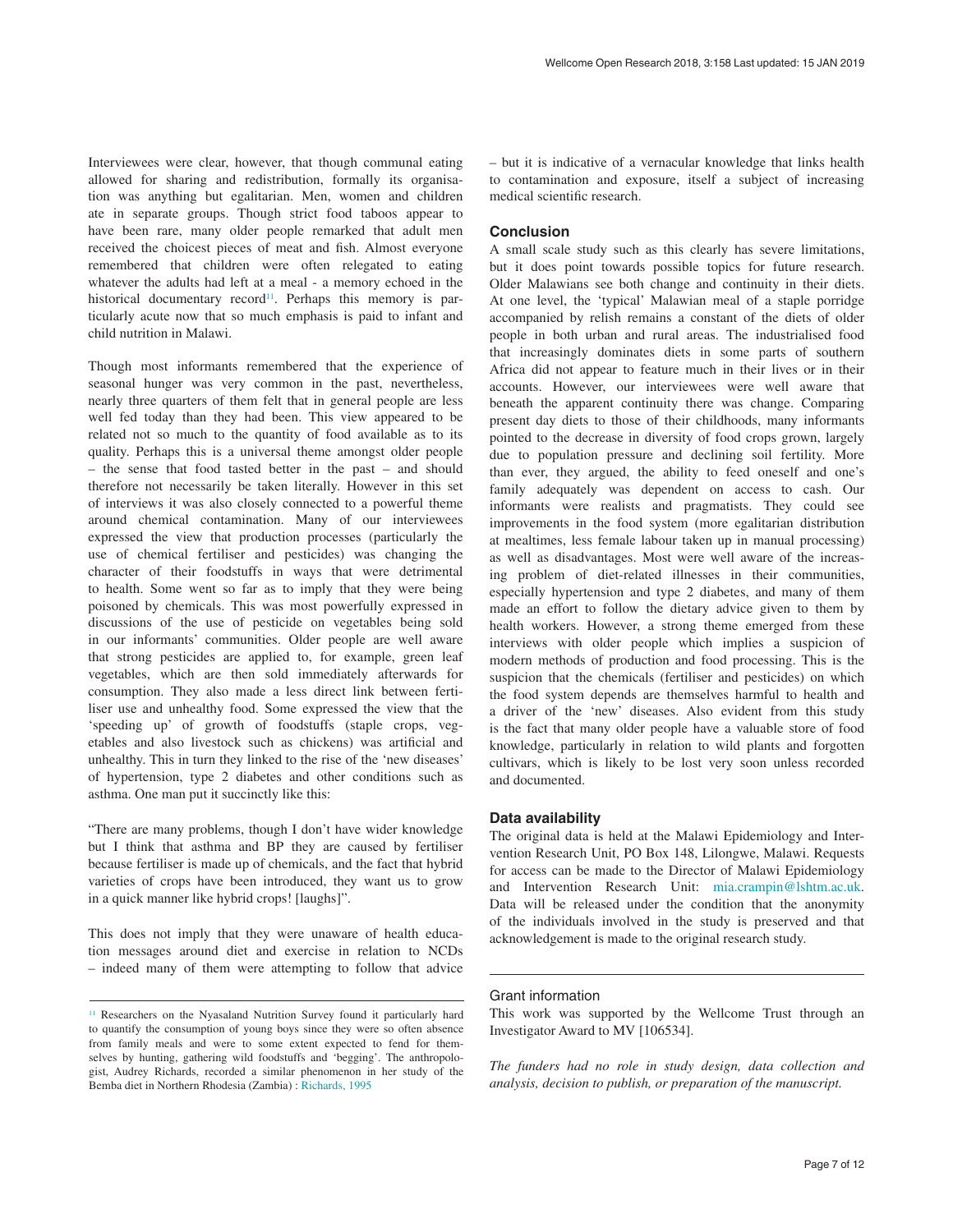#### <span id="page-7-0"></span>Acknowledgements

We are grateful for the support of the Wellcome Trust for funding this research. The research for this paper was carried out through the Malawi Epidemiology and Intervention Research Unit in Lilongwe and Karonga. We owe thanks to Dr Steffen

Geis for facilitating this research. MV thanks the Institute of Advanced Studies, University College London and the University of Malawi for supporting her research. We owe particular thanks to the research participants in both Lilongwe and Karonga who kindly agreed to being interviewed

#### **References**

Berry V, Petty C, (eds): **The Nyasaland Survey Papers, 1938-1943: Agriculture, Food and Health**. (London: Academy Books). 1992. **[Reference Source](http://agris.fao.org/agris-search/search.do?recordID=GB9400349)**

Bezner Kerr R: **Seed Struggles and food sovereignty in northern Malawi.** *J Peasant Stud.* 2013; **40**(5): 867–897. **[Publisher Full Text](http://dx.doi.org/10.1080/03066150.2013.848428)**

Bezner Kerr R: **Lost and Found Crops: Agrobiodiversity, Indigenous Knowledge, and a Feminist Political Ecology of Sorghum and Finger Millet in Northern Malawi.** *Ann Assoc Am Geogr.* 2014; **104**(3): 577–593. **[Publisher Full Text](http://dx.doi.org/10.1080/00045608.2014.892346)**

Brantley C: **Feeding Families: African realities and British Ideas of Nutrition and Development in Early Colonial Africa**. (Portsmouth NH: Heinemann). 2002. **[Reference Source](https://books.google.co.in/books?id=OB50QgAACAAJ&dq=Feeding Families: African realities and British Ideas of Nutrition and Development in Early Colonial Africa&source=gbs_book_other_versions)**

Chipeta MM, Bokosi JM: **Status of cassava (***manihot esculenta***) Production and Utilization in Malawi.** *Intl J Agron Plant Prod.* 2013; **4**(S): 3637–3644. **[Reference Source](https://www.researchgate.net/publication/301199984_Status_of_cassava_Manihot_esculenta_production_and_utilization_in_Malawi)**

Dalal S, Buenza JJ, Volmink J, *et al.*: **Non-communicable diseases in sub-Saharan Africa: what we know now.** *Int J Epidemiol.* 2011; **40**(4): 885–901. **[PubMed Abstract](http://www.ncbi.nlm.nih.gov/pubmed/21527446)** | **[Publisher Full Text](http://dx.doi.org/10.1093/ije/dyr050)**

Ene-Obong H, Odenigbo MA: **Baseline Report on Food Knowledge, Attitude and Practice (KAP) Malawi**. (IFAD: Malawi). 2015. **[Reference Source](https://operations.ifad.org/documents/654016/fa985734-e605-47b0-a8ca-0acffc8f26d2)**

Gronemeyer R, Fink M, Metzger J: **Maize and malnutrition in Malawi: a study of the socio-economic causes of unbalanced food cropping in Dedza and Salima districts**. Report for GIZ (Gessen), 2015. **[Reference Source](http://reimergronemeyer.de/wp-content/uploads/2015/12/Malawi-E.pdf)**

Haron AP: **Unraveling the effect of targeted input subsidies on dietary diversity in household consumption and child nutrition: the case of Malawi.** *World Dev.* 2018; **106**: 124–135.

#### **[Publisher Full Text](http://dx.doi.org/10.1016/j.worlddev.2018.01.011)**

Holz C, Gibson RS: **Traditional food-processing and preparation practices to enhance the bioavailability of micronutrients in plant-based diets.** *J Nutr.* 2007; **137**(4): 1097–1100.

#### **[PubMed Abstract](http://www.ncbi.nlm.nih.gov/pubmed/17374686)** | **[Publisher Full Text](http://dx.doi.org/10.1093/jn/137.4.1097)**

Jones AD, Srinivas A, Bezner Kerr R: **Farm production diversity is associated with greater household dietary diversity in Malawi: findings from nationally representative data.** *Food Policy.* 2014; **46**: 1–12. **[Publisher Full Text](http://dx.doi.org/10.1016/j.foodpol.2014.02.001)**

Kalimbira A, Gondwe E: **Consumption of sweetened beverages among schoolgoing children in a densely populated township in Lilongwe, Malawi.** *Malawi Med J.* 2015; **27**(2): 55–59.

#### **[PubMed Abstract](http://www.ncbi.nlm.nih.gov/pubmed/26405513)** | **[Publisher Full Text](http://dx.doi.org/10.4314/mmj.v27i2.5)** | **[Free Full Text](http://www.ncbi.nlm.nih.gov/pmc/articles/4562081)**

Kankwamba H, Kadzamira M, Pauw K: **How diversified is cropping in Malawi?: patterns, determinants and policy implications.** *Food Secur.* 2018; **10**(2): 323–335.

#### **[Publisher Full Text](http://dx.doi.org/10.1007/s12571-018-0771-x)**

Katungi E, Magreta R, Letaa E, *et al.*: **Adoption and impact of improved bean varieties on food security in Malawi**. Research Technical Report, CIAT-PABRA. 2017.

#### **[Publisher Full Text](http://dx.doi.org/10.13140/RG.2.2.27281.94562)**

Koppmair S, Kassie M, Qaim M: **Farm production, market access and dietary diversity in Malawi.** *Public Health Nutr.* 2017; **20**(2): 325–335. **[PubMed Abstract](http://www.ncbi.nlm.nih.gov/pubmed/27609557)** | **[Publisher Full Text](http://dx.doi.org/10.1017/S1368980016002135)** | **[Free Full Text](http://www.ncbi.nlm.nih.gov/pmc/articles/5244442)**

Lelijveld N, Seal A, Wells JC, *et al.*: **Chronic disease outcomes after severe acute malnutrition in Malawian children (ChroSAM): a cohort study.** *Lancet Glob Health.* 2016; **4**(9): e654–62.

**[PubMed Abstract](http://www.ncbi.nlm.nih.gov/pubmed/27470174)** | **[Publisher Full Text](http://dx.doi.org/10.1016/S2214-109X(16)30133-4)** | **[Free Full Text](http://www.ncbi.nlm.nih.gov/pmc/articles/4985564)**

Mandala EC: **The End of Chidyerano: A History of food and everyday life in Malawi, 1860-2004**. (Porstmouth N.H.: Heinemann) 2005; 346. **[Reference Source](https://books.google.co.in/books/about/The_end_of_Chidyerano.html?id=fMVyAAAAMAAJ&redir_esc=y)**

McCann JC: **Maize and Grace: Africa's Encounter with a New World Crop, 1300-2000**. (Cambridge Mass.: Harvard University Press). 2005.

Mlotha V, Mwangwela AM, Kasapila W, *et al.*: **Glycemic responses to maize flour stiff porridges prepared using local recipes in Malawi.** *Food Sci Nutr.* 2016; **4**(2): 322–328.

**[PubMed Abstract](http://www.ncbi.nlm.nih.gov/pubmed/27004122)** | **[Publisher Full Text](http://dx.doi.org/10.1002/fsn3.293)** | **[Free Full Text](http://www.ncbi.nlm.nih.gov/pmc/articles/4779488)**

Morris B: **Chewa Medical Botany: a Study of Herbalism in Southern Malawi**. (Hamburg: LIT Verlag). 1996; 557.

#### **[Reference Source](https://searchworks.stanford.edu/view/3782669)**

Mphwante G, Mtande F, Weatherspoon L: **Food consumption and Overweight/ Obesity in Adults Diagnosed with Type 2 Diabetes Mellitus, Lilongwe, Malawi.** *J Acad Nutr Diet.* 2017; **117**(9 Supplement): A25. **[Publisher Full Text](http://dx.doi.org/10.1016/j.jand.2017.06.249)**

Mzama J: **The Ways of Maize: food, poverty, policy and the politics of meaning among the Chewa of Malawi.** PhD Dissertation, University of Bergen, Norway. 2011.

#### **[Reference Source](https://www.cmi.no/publications/4517-the-ways-of-maize-food-poverty)**

NCD Risk Factor Collaboration (NCD-RisC) – Africa Working Group: **Trends in obesity and diabetes across Africa from 1980 to 2014: an analysis of pooled population-based studies.** *Int J Epidemiol.* 2017; **46**(5): 1421–1432. **[PubMed Abstract](http://www.ncbi.nlm.nih.gov/pubmed/28582528)** | **[Publisher Full Text](http://dx.doi.org/10.1093/ije/dyx078)** | **[Free Full Text](http://www.ncbi.nlm.nih.gov/pmc/articles/5837192)**

Nyirenda MJ: **Non-communicable diseases in sub-Saharan Africa: understanding the drivers of the epidemic to inform intervention strategies.** *Int* 

#### *Health.* 2016; **8**(3): 157–8. **[PubMed Abstract](http://www.ncbi.nlm.nih.gov/pubmed/27178673)** | **[Publisher Full Text](http://dx.doi.org/10.1093/inthealth/ihw021)**

Patel R, Bezner Kerr R, Shumba L, *et al.*: **Cook, eat man, woman: understanding the New Alliance for Food Security and Nutrition: nutritionism and its alternatives from Malawi.** *J Peasant Stud.* 2014; **42**(1): 21–44. **[Publisher Full Text](http://dx.doi.org/10.1080/03066150.2014.971767)**

Richards AI: **Land, Labour and Diet in Northern Rhodesia: An Economic Study of the Bemba Tribe.** (LIT Verlag: Hamburg). (first published 1939), 1995. **[Reference Source](https://books.google.co.in/books?id=s9GIGi8cKZ8C&printsec=frontcover&dq=Land,+Labour+and+Diet+in+Northern+Rhodesia:+An+Economic+Study+of+the+Bemba+Tribe&hl=en&sa=X&ved=0ahUKEwjVy4fs4IjfAhUYSo8KHds9B0kQ6AEIKDAA#v=onepage&q=Land, Labour and Diet in Northern Rhodesia An Economic Study of the Bemba Tribe&f=false)**

Smale M: **Maize is Life: Malawis delayed Green Revolution.** *World Dev.* 1995; **23**(5): 819–31.

#### **[Publisher Full Text](http://dx.doi.org/10.1016/0305-750X(95)00013-3)**

Smale M, Helsey RW, Leathers HD: **Maize of the Ancestors and Modern Varieties: the Microeconomics of High-Yielding Variety Adoption in Malawi.** *Econ Dev Cult Change.* 1995; **43**(2): 351–368. **[Publisher Full Text](http://dx.doi.org/10.1086/452154)**

Vaughan M: **Which family? Problems in the reconstruction of the history of the family as an economic and cultural unit.** *J Afr Hist.* 1983; **24**(2): 275–283. **[Publisher Full Text](http://dx.doi.org/10.1017/S0021853700021988)**

Vaughan M: **The Story of an African Famine: Gender and Famine in Twentieth Century Malawi.** (Cambridge: Cambridge University Press), 1987. **[Publisher Full Text](http://dx.doi.org/10.1017/CBO9780511549885)**

Vaughan M: **Conceptualising Metabolic Disorder in Southern Africa: biology, history and global health.** *BioSocieties.* 2018; 1–20. **[Publisher Full Text](http://dx.doi.org/10.1057/s41292-018-0122-3)**

Williamson J: **Salt and Potashes in the Life of the Chewa.** *Nyasaland Journal.* 1956; **9**: 82–87.

**[Reference Source](https://siris-libraries.si.edu/ipac20/ipac.jsp?uri=full=3100001~!788408!0)**

Williamson J: **Useful Plants of Malawi.** (Zomba: Government Printer), 1974.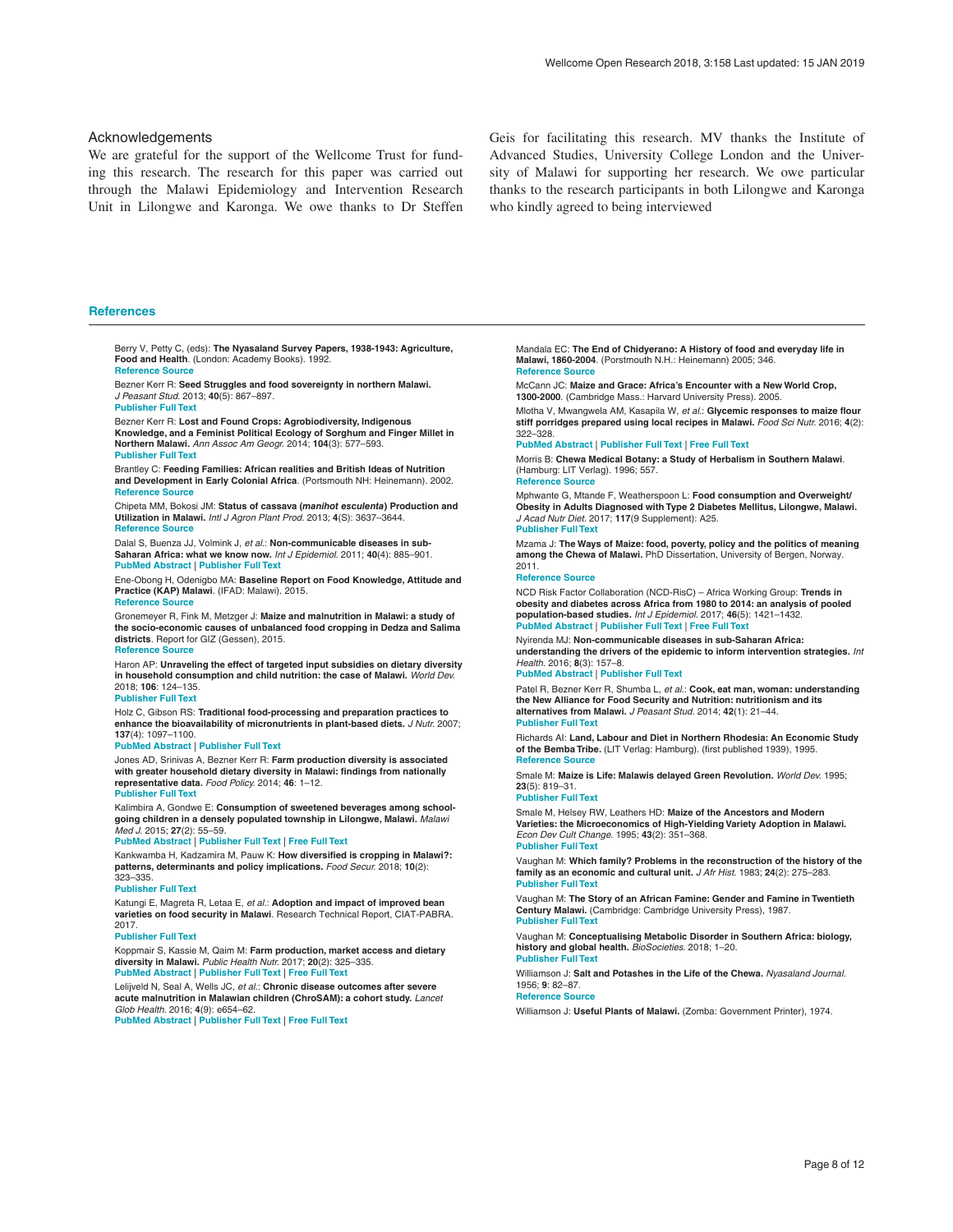# **Open Peer Review**

## **Current Referee Status:**

**Version 1**

Referee Report 15 January 2019

<https://doi.org/10.21956/wellcomeopenres.16228.r34431>

## **Chisomo Kalinga**

Centre of African Studies, University of Edinburgh, Edinburgh, UK

This is an excellent article, which clearly establishes parameters and influencing factors that guided the selection of limited number of participants.

The article establishes a compelling presentation on perceptions of food and dietary change in order to investigate how local understandings of food are unique to each elderly participant and his/her personal and historical conceptualization of food and its correlation to health. Yet it also articulates how they also connect to broader issues facing communities and their understanding of food, food security, NCDs and perceptions of health across Malawi. The authors' assertion that this study should be a starting point to further in-depth research is appreciated.

In that vein, it would be interesting to see the authors expand upon this in the future to include 1) specific and nuanced local histories of food and indigenous perceptions of their relationship to health and 2) incorporates indigenous knowledge transmission practices regarding nutrition and their survival alongside modern agricultural procedures.

This investigation advocates the importance of comparative studies amongst regions and the potential for comparative sets of data to reveal trends in food production, consumption and household compositions in who produces, procures and prepares food. This model of study would provide rich data to contextualist local knowledges of NCDs and perceptions of dietary change and variations of thought across Malawi. In particular, it would be interesting to understand *if* and *how* the roles of women in food production and perceptions of diet and health, particularly in the Karonga rice-growing region, contributes to observed differences in the production, distribution, and vending of crops compared to other regions.

In conclusion, this is an important piece of scholarship that should inspire more studies into the intersection between technological advancement (includes but not limited to GMOs, fertilization and pesticides) and local histories of food production and their collective influence on perceptions of health and NCDs.

**Is the work clearly and accurately presented and does it cite the current literature?** Yes

**Are sufficient details of methods and analysis provided to allow replication by others?**

**Is the study design appropriate and is the work technically sound?** Yes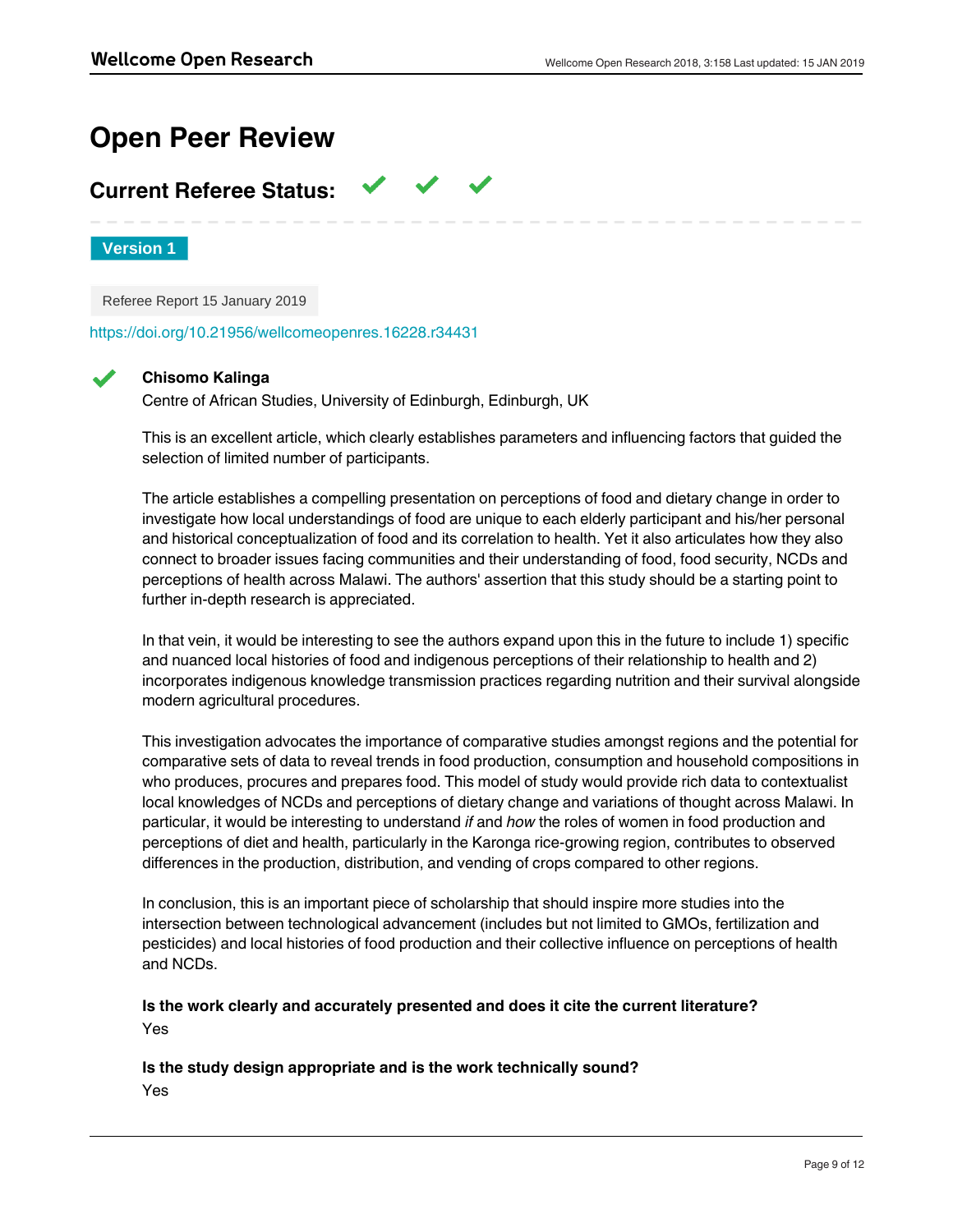**Are sufficient details of methods and analysis provided to allow replication by others?** Yes

**If applicable, is the statistical analysis and its interpretation appropriate?** I cannot comment. A qualified statistician is required.

**Are all the source data underlying the results available to ensure full reproducibility?** Yes

**Are the conclusions drawn adequately supported by the results?** Yes

*Competing Interests:* No competing interests were disclosed.

*Referee Expertise:* Malawian literary and cultural studies, critical health and medical humanities, indigenous knowledge systems, oral narratives, narrative analysis, narrative medicine

**I have read this submission. I believe that I have an appropriate level of expertise to confirm that it is of an acceptable scientific standard.**

Referee Report 14 January 2019

<https://doi.org/10.21956/wellcomeopenres.16228.r34433>



### **Wapulumuka Mulwafu**

Department of History, Chancellor College, University of Malawi, Zomba, Malawi

### **Is the work clearly and accurately presented and does it cite the current literature?**

This paper is well written and focuses on a very topical issue concerning the growing burden of non-communicable diseases in Malawi and the sub-Saharan region. From the perspective of both social scientists and health professionals, the study adds a new dimension to the knowledge and understanding of the relationship between dieting and NCDs. The paper has engaged adequately with current literature on the subject matter and demonstrates how this particular approach of studying dietary changes over time will contribute to new knowledge on occurrence of NCDs.

### **Is the study design appropriate and is the work technically sound?**

Being an exploratory study, the design is appropriate and well conceptualised. The choice of both urban and rural areas for data collection presents a perfect opportunity for comparing the relationship between dietary changes and the occurrence of NCDs. However, the Malawi Epidemiology and Intervention Research Unit, in whose research areas this study was conducted, may have had good reasons for choosing Karonga and Lilongwe, but it is not very clear why this study decided to work in the same research sites. Perhaps a short explanation showing this connection would be necessary.

### **Are sufficient details of methods and analysis provided to allow replication by others?**

**If applicable, is the statistical analysis and its interpretation appropriate?**

The study methods are clearly explained in the paper and provide a good basis for replication by other researchers. There is also a well thought out summary of key issues covered in the research guide and this gives readers a chance to appreciate the process which researchers used to collect and analyse the data.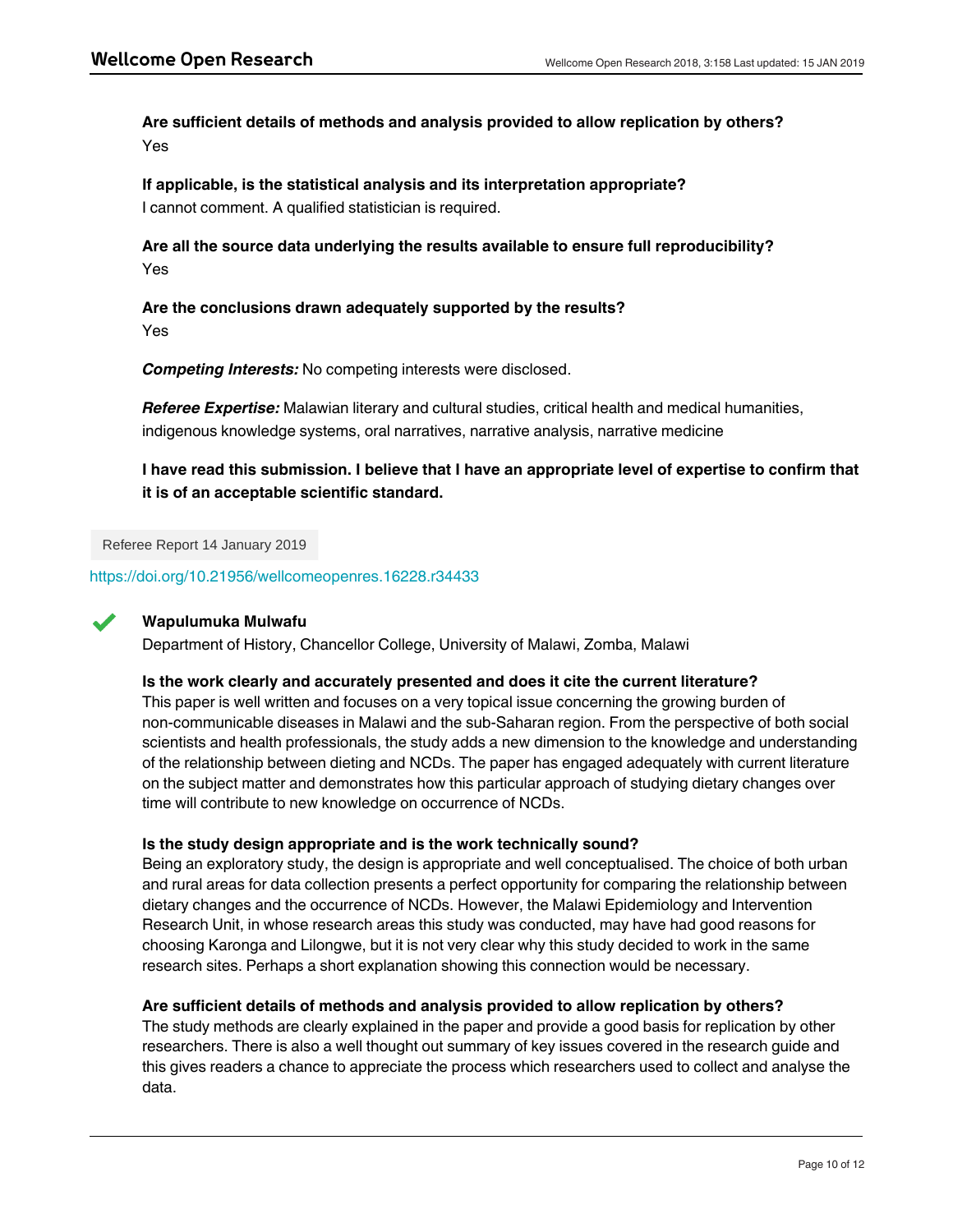### **If applicable, is the statistical analysis and its interpretation appropriate?**

This study is purely qualitative and did not use any statistical analysis. But the data generated have been thematically analysed and I find the interpretations to be contextually appropriate.

### **Are all the source data underlying the results available to ensure full reproducibility?**

The authors have indicated that all the data relating to this research will be kept at the Malawi Epidemiology and Intervention Research Unit in Lilongwe. The informants have been anonymised but the data can be accessed by any interested person to ensure reproducibility of the results.

### **Are the conclusions drawn adequately supported by the results?**

The authors are very clear about the limits of their study and yet the findings coming out of this research are illuminating. The conclusions are well supported by evidence from the results. This makes it all the more necessary to encourage the team to conduct a full scale research whose findings could have important scholarly and policy implications.

### **Minor typographical errors:**

Type 2 diabetes: need to write this consistently throughout the paper. In some cases the word "Type" is capitalised and in other cases it is not.

Page 4, column 2, last but one paragraph, line 3 from bottom: check the spelling of "matowo".

Page 4, footnote 3: "on the recent history of sorghum...." phrase is repeated.

## **Is the work clearly and accurately presented and does it cite the current literature?** Yes

**Is the study design appropriate and is the work technically sound?** Yes

**Are sufficient details of methods and analysis provided to allow replication by others?** Yes

**If applicable, is the statistical analysis and its interpretation appropriate?** Yes

**Are all the source data underlying the results available to ensure full reproducibility?** Yes

**Are the conclusions drawn adequately supported by the results?** Yes

*Competing Interests:* No competing interests were disclosed.

*Referee Expertise:* Environmental history, social history of medicine

**I have read this submission. I believe that I have an appropriate level of expertise to confirm that it is of an acceptable scientific standard.**